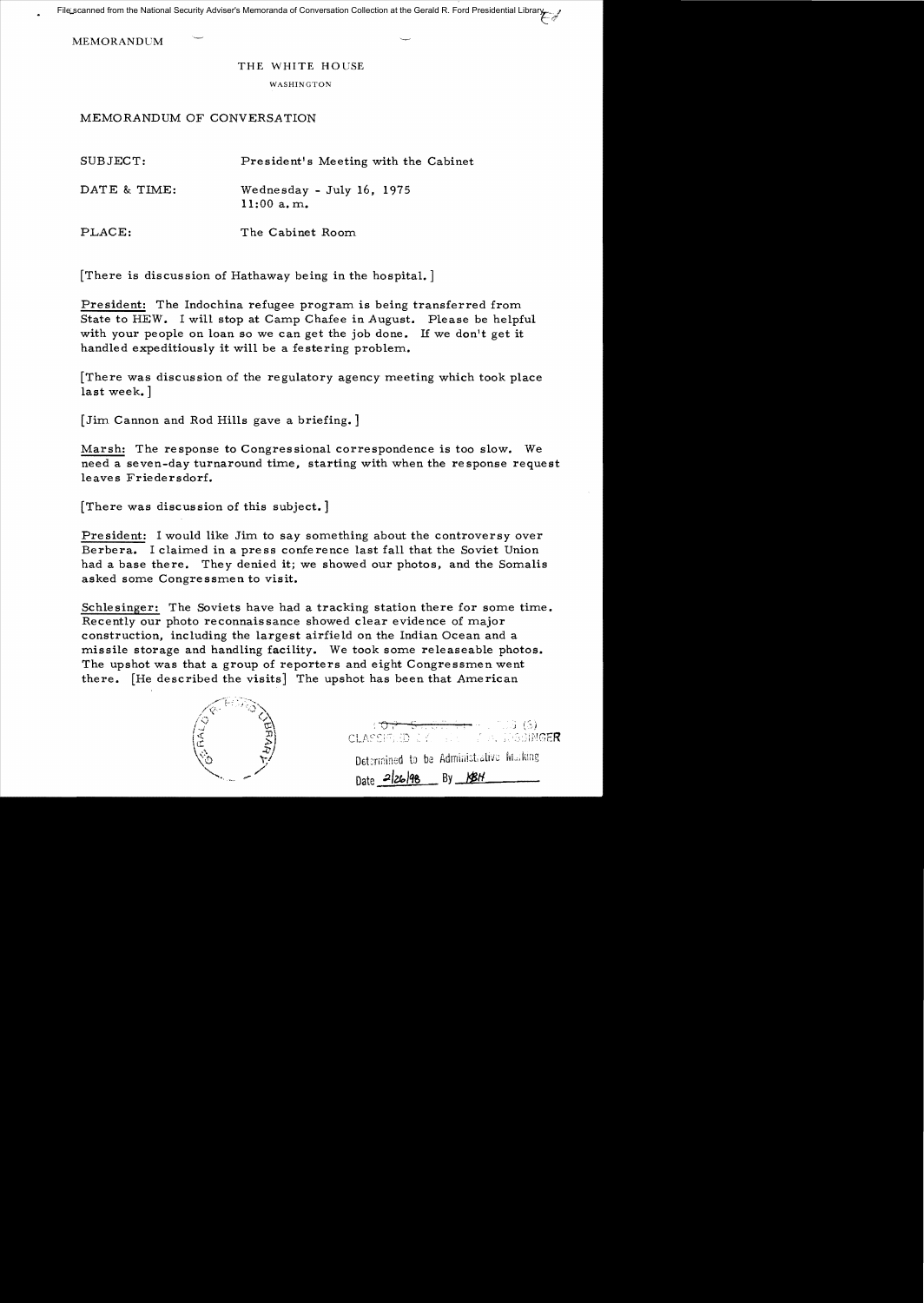credibility is upheld and those who opposed Diego Garcia on the faith of Soviet statements are in disarray. Diego Garcia should therefore pass. It also indicates the success of verification by National Technical Means. Heretofore, many have argued that we could not rely on it without having on-site inspection.

President: We do have a reliable technical surveillance capability. The Congressmen have verified the reliability of that technical means through this trip. The important point is our verification capability has been enhanced.

The last item is the status of our energy program. [He described decontrol program being sent up today. ]

Zarb: [Described decontrol of oil and natural gas. ]

Butz: As the oldest Cabinet member, Mr. President, I want to say we are very pleased at the announcement of your candidacy. I hope all of us will tilt a little **--** within proportion -- in our department programs to help the President's program. [He tells a joke about the tillie-millie tilt.]

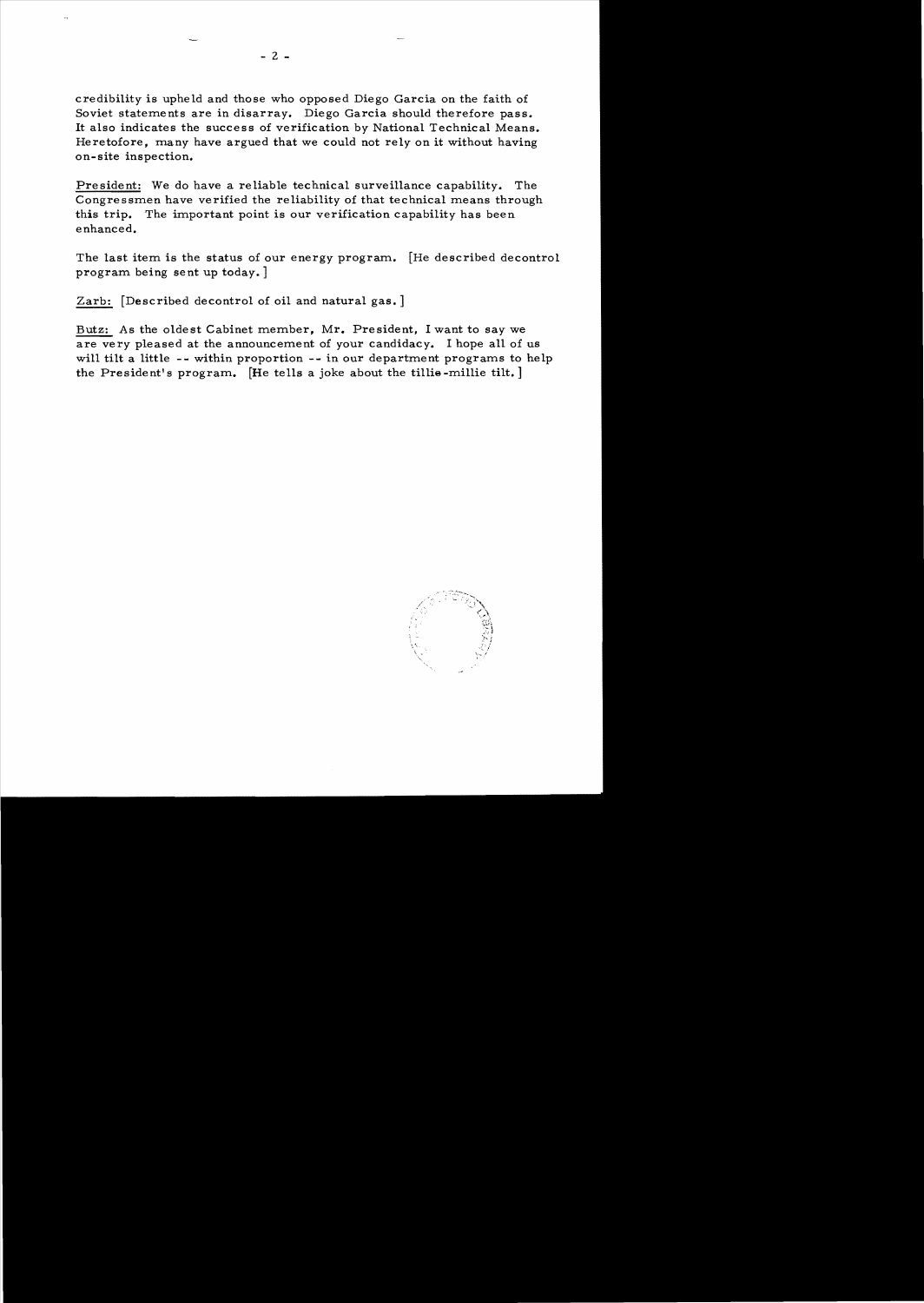K Samed cout Levi for FRI Sudann.<br>Cra Re Roy - roins Zans empo kep Jegy Talks  $L^{(1)}$ 10/753 Colmot MTg P (Aathering in hospital) Indochin repogne a par bion tronsformed from State E HEW. droit sep al Chife in aug. Please be<br>hutght w I your people on loom so we know get : (Regulatory symmy writing last week). Community With Muzing) March - Response à Cong cases is tre store. We need a leaves Fuebroslaf (Drocupie) P I wind like Jim to say somithing about the had a love there. They desired its, we known thats, and  $f \wedge f'$ Soundis asked Curpton to wait. montes Sch. Surs hard had tracking station was for some time. Recorning we am photo-lace themed clear to undone de congra construction, ind largest after on graham Octon + ce missile stange + homiting foresty. We tisk same releasante photos. Apothit was upatted 4 6 Compossivem certaint Character (celescribile marts). Uzhot has been that US creditminity in regheld + Halfmont à au vin descenaz. Déla demail. par Helse wondriette avec vinguation & by NTM. Hereto's, many have anguiled un evidel inst rely on it is also knowing only int mospetions. 1' We des hans a relixable tent sincerement Capamity The Captain brain Mappel relation of that tech means thru this trip. The important point is our treeif eagureting how beller inhanced. hast than is states of and ending pay. (Rescued<br>decorated pay borg sont of follow). (Rescued<br>Zaut (Des inted decretaint of and has) Rescript